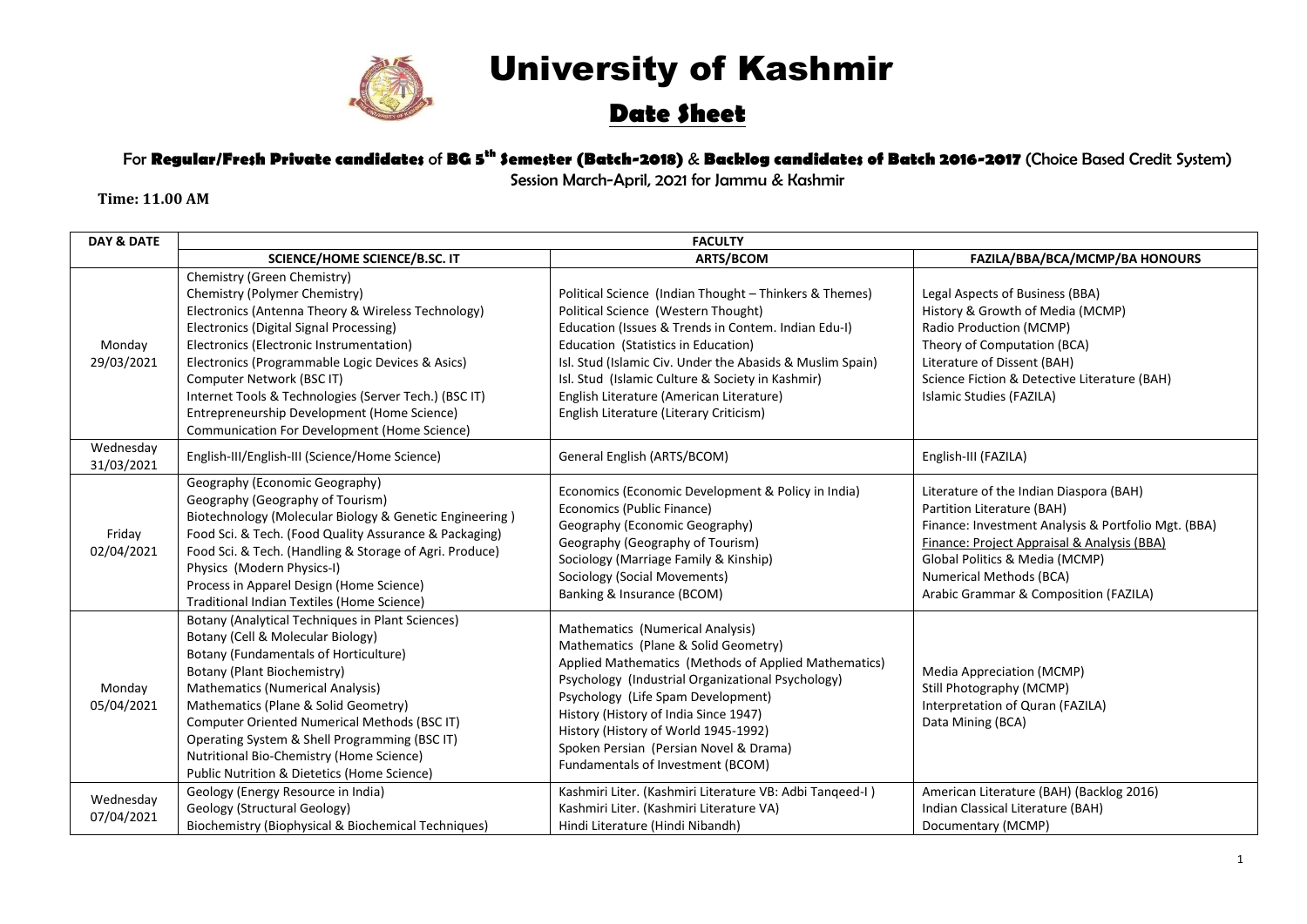|                      | Clinical Bio-Chem. (Essentials of Clinical Bio-Chemistry)<br>Clinical Bio-Chem. (Organ Function & Related Disorders-I)<br>Zoology (Aquatic Biology)                                                                                                                                                                                                                                                                                                                                                                                                                                                                                                                                                                                                                                                                                                                                                                                                                                                                                                                                                                                                                                                                                                                                                                                                                                                           | Hindi Literature (Rekha Chitr Thata Sansmaran)<br>Urdu Literature (Literary History & Criticism)<br>Urdu Literature (Urdu Language & Literature in J & K)<br>Punjabi Literature (Punjabi Samaj Sahit)<br>Punjabi Literature (Sahit Ate Itihas-History of Punjabi Liter.)<br>Arabic (Literary Arabic Text-I)<br>Arabic (Grammar & Translation-I)<br>Persian (Classical & Modern Persian Poetry)                                                                                                                                                                                                                                                                                                                                                                                                                                                                                                                                                                                                                      | Internet Technologies (BCA)<br>Quantitative Techniques For Management (BBA)<br>Urdu Comm. (For BA Fazila Students only) (UCM516)<br>(Skill) |
|----------------------|---------------------------------------------------------------------------------------------------------------------------------------------------------------------------------------------------------------------------------------------------------------------------------------------------------------------------------------------------------------------------------------------------------------------------------------------------------------------------------------------------------------------------------------------------------------------------------------------------------------------------------------------------------------------------------------------------------------------------------------------------------------------------------------------------------------------------------------------------------------------------------------------------------------------------------------------------------------------------------------------------------------------------------------------------------------------------------------------------------------------------------------------------------------------------------------------------------------------------------------------------------------------------------------------------------------------------------------------------------------------------------------------------------------|---------------------------------------------------------------------------------------------------------------------------------------------------------------------------------------------------------------------------------------------------------------------------------------------------------------------------------------------------------------------------------------------------------------------------------------------------------------------------------------------------------------------------------------------------------------------------------------------------------------------------------------------------------------------------------------------------------------------------------------------------------------------------------------------------------------------------------------------------------------------------------------------------------------------------------------------------------------------------------------------------------------------|---------------------------------------------------------------------------------------------------------------------------------------------|
| Friday<br>09/04/2021 | Zoology (Animal Bio-Technology)<br>Zoology (Applied Zoology)<br><b>Statistics (Design of Experiments)</b><br><b>Statistics (Operations Research)</b><br>Core Java Programming (BSC IT)<br>Internet & Web Designing (BSC IT)                                                                                                                                                                                                                                                                                                                                                                                                                                                                                                                                                                                                                                                                                                                                                                                                                                                                                                                                                                                                                                                                                                                                                                                   | Statistics (Design of Experiments)<br>Statistics (Operations Research)<br>Philosophy (Indian Philosophy)<br>Philosophy (Muslim Philosophy)<br>Hospitality & Catering Tech. (Food & Beverage Service-II)                                                                                                                                                                                                                                                                                                                                                                                                                                                                                                                                                                                                                                                                                                                                                                                                             | Marketing: Personal Selling & Sales Force Mgt. (BBA)<br>Marketing: Retail Management (BBA)<br>Hadith & Jurisprudence (FAZILA)               |
| Monday<br>12/04/2021 | Ind. Fish & Fisheries (Aquarium Setting & Maintenance)<br>Ind. Fish & Fisheries (Fish Culture & Breeding Techniques)<br>Ind. Fish & Fisheries (Fish Processing)<br>Nutrition & Dietetics (Institutional Management)<br>Indus. Chem. (Green Chemistry)<br>Indus. Chem. (Instrumental Methods of Chemical Analysis)<br>Human Genetics (Protein Bio-Synthesis)<br>Human Genetics (Recombinant DNA Technology)<br>Human Genetics (Regulation of Gene Expression)<br>Information Technology (Data Comm. & Networking)<br>Elec. Equip. & Main. (Audio, Video & Office Equipment-I)<br>Elec. Equip. & Main. (Maintenance Concepts, Instru. & Appl.-I)<br>Elec. Equip. & Main. (Transducers)<br>Anthropology (Human Growth)<br>Anthropology (Medical Anthropology)<br>Anthropology (Palaeo Anthropology)<br><b>Computer Applications (Database Management Systems)</b><br>Home Science (Elective) (Communication & Extension)<br>Home Science (Elective) (Entre. for Small Catering Units)<br>Environment & Water Mgt. (Environmental Management)<br>Bioinformatics (Structural Bio-Informatics)<br>Sericulture (Silk Worm Seed & Grainage Technology)<br>Sericulture (Silk Worm Seed Management)<br>Sericulture (Silk Worm Seed Technology)<br>Seed Technology (Seed Production in Field Crops)<br>Seed Technology (Seed Legislation & Certification)<br>Horti. & Plant Mgt (Mark. Strate. & Mgt. of Horti. Produce) | Public Administration (Development Planning in India)<br>Public Administration (Issues in Public Administration)<br>Social Work (Welfare & Mgt. of Marginalized Population)<br>Social Work (Development of India)<br>Indian Music (Vocal, Instru. Indian - Hindustani Music)<br>Tourism & Travel Mgt. (Social Enterprising in Tourism)<br>Tourism & Travel Mgt. (Tourism Geography & Map Work)<br>Tourism & Travel Mgt. (Tourism Product & Typology)<br>Mass Comm. & Video Production (Video Production)<br><b>Functional English (Linguistics)</b><br>Functional English (Translation Studies)<br>Anthropology (Human Growth)<br>Anthropology (Medical Anthropology)<br>Anthropology (Palaeo Anthropology)<br>Computer Applications (Database Management Systems)<br>Home Science (Elective) (Communication & Extension)<br>Home Science (Elective) (Entre. for Small Catering Units)<br>Media Scr. Writ. (Media Script Writing - Writing for WEB)<br>Horti. & Plant Mgt. (Mark. Strate. & Mgt. of Horti. Produce) | Women's Writing (BAH) (Backlog 2016)<br>Indian Writing in English (BAH)<br>Arabic Language & Literature (FAZILA)                            |
|                      |                                                                                                                                                                                                                                                                                                                                                                                                                                                                                                                                                                                                                                                                                                                                                                                                                                                                                                                                                                                                                                                                                                                                                                                                                                                                                                                                                                                                               | <b>GENERIC ELECTIVE</b>                                                                                                                                                                                                                                                                                                                                                                                                                                                                                                                                                                                                                                                                                                                                                                                                                                                                                                                                                                                             |                                                                                                                                             |
| Friday<br>16/04/2021 | ************                                                                                                                                                                                                                                                                                                                                                                                                                                                                                                                                                                                                                                                                                                                                                                                                                                                                                                                                                                                                                                                                                                                                                                                                                                                                                                                                                                                                  | Principles of Micro Economics (PMEG516)<br>Education (Educational Sociology) (EDG516)<br>English Literature (ELG516)<br>Islamic Studies (Dawah its Practices) (DIPG516)<br>Political Science (Government & Politics of J & K) (GPJKG516)                                                                                                                                                                                                                                                                                                                                                                                                                                                                                                                                                                                                                                                                                                                                                                            | ************                                                                                                                                |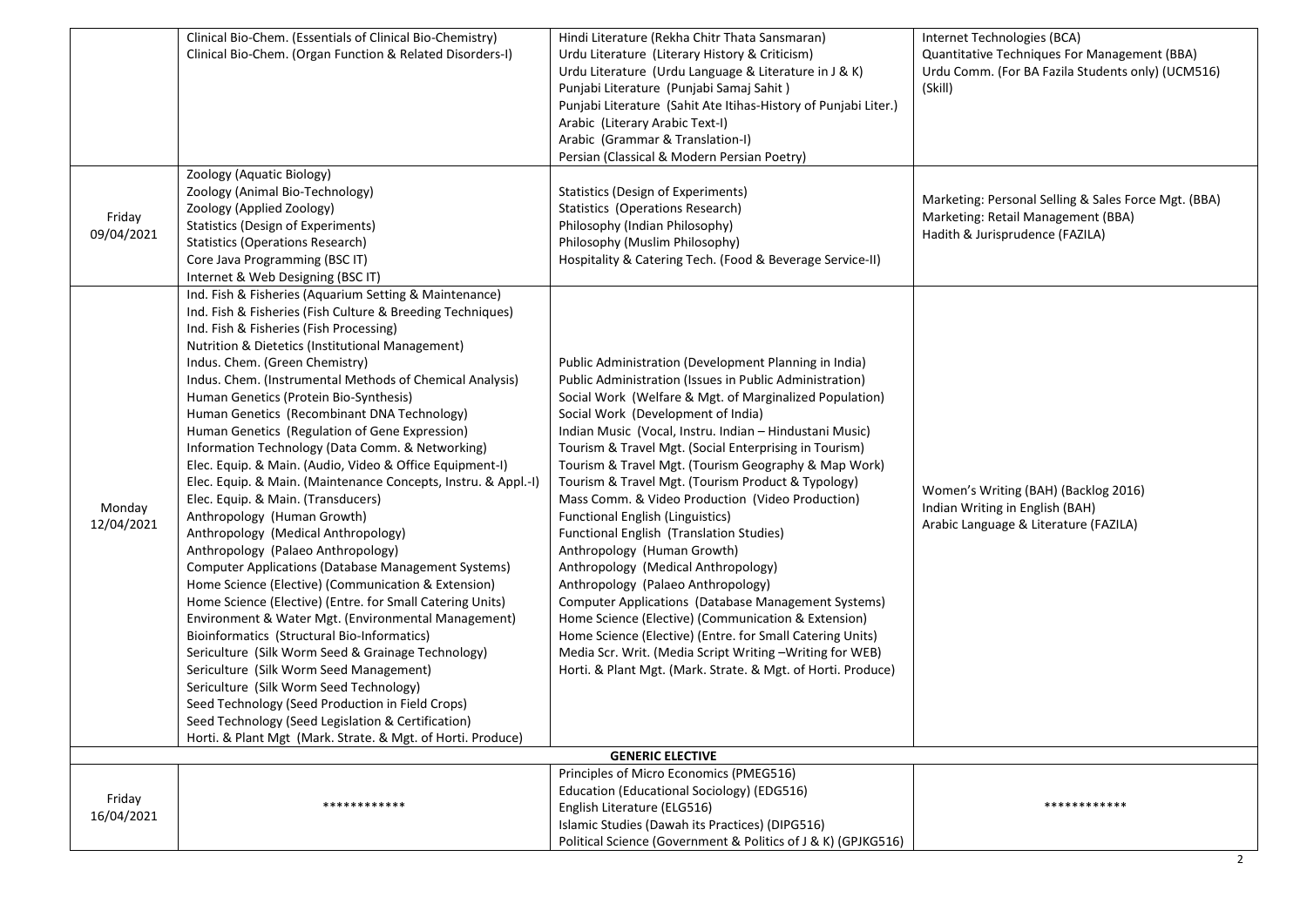|            |                                                                                | Sociology (Basics of Sociology) (BSOG516)                                      |                                                                                |
|------------|--------------------------------------------------------------------------------|--------------------------------------------------------------------------------|--------------------------------------------------------------------------------|
|            |                                                                                | Economics (General Economics) (GECG516)                                        |                                                                                |
|            |                                                                                | Geography (GGG516)                                                             |                                                                                |
|            |                                                                                | Applied Mathematics (AMG516)                                                   |                                                                                |
|            |                                                                                | Spoken Persian (SPG516)                                                        |                                                                                |
|            |                                                                                | Psychology (PSYG516)/Foundation of Psychology-I                                |                                                                                |
|            |                                                                                | Kashmiri (Kaeshri Adbuk Taaruf-I) (KATG516)                                    |                                                                                |
|            |                                                                                | Mathematics-I (MMG516)                                                         |                                                                                |
|            |                                                                                | Hindi (Hindi Phonemes & Graphemes) (HPGG516)                                   |                                                                                |
|            |                                                                                | History (Themes in History-I) (TIHG516)                                        |                                                                                |
|            |                                                                                | Arabic (Basic Grammar & Language Comprehen.) (BGCG516)                         |                                                                                |
|            |                                                                                |                                                                                |                                                                                |
|            |                                                                                | Punjabi (Epic & Functional Punjabi) (EFPG516)                                  |                                                                                |
|            |                                                                                | Urdu Literature (URLG516)                                                      |                                                                                |
|            |                                                                                | Persian (PRG516)/Persian Literature                                            |                                                                                |
|            |                                                                                | Statistics (STG516)/ Basic Statistics-I                                        |                                                                                |
|            |                                                                                | Philosophy (PLG516)                                                            |                                                                                |
|            |                                                                                | Hospitality & Catering Technology (HCTG516)                                    |                                                                                |
|            |                                                                                | Social Work (Basics of Disaster Management) (BDMG516)                          |                                                                                |
|            |                                                                                | Tourism & Travel Mgt. (Fund. of Tourism) (FOTG516)                             |                                                                                |
|            |                                                                                | Functional English (FEG516)                                                    |                                                                                |
|            |                                                                                | Mass Communication & Video Production (MCVPG516)                               |                                                                                |
|            |                                                                                | Media Script Writing (MSWG516)                                                 |                                                                                |
|            |                                                                                | Public Administration (PAG516)                                                 |                                                                                |
|            |                                                                                | Indian Music (IMG516)                                                          |                                                                                |
|            |                                                                                | <b>Computer Applications (CAG516)</b>                                          |                                                                                |
|            |                                                                                | Home Science (Elective) Human Development                                      |                                                                                |
|            |                                                                                | <b>SKILL ENHANCE COURSES FOR BATCH-2016</b>                                    |                                                                                |
|            | Arabic Typing, Composing & Setting (ACS516)                                    | Arabic Typing, Composing & Setting (ACS516)                                    | Arabic Typing, Composing & Setting (ACS516)                                    |
|            | Environmental Biochemistry & Toxicology (EBT516)                               | Environmental Biochemistry & Toxicology (EBT516)                               | Environmental Biochemistry & Toxicology (EBT516)                               |
|            | Statistical Tools & Computer Applications (SCA516)                             | Statistical Tools & Computer Applications (SCA516)                             | Statistical Tools & Computer Applications (SCA516)                             |
|            | Floriculture (FLC516)                                                          | Floriculture (FLC516)                                                          | Floriculture (FLC516)                                                          |
|            | Seed Technology-I (STC516)                                                     | Seed Technology-I (STC516)                                                     | Seed Technology-I (STC516)                                                     |
|            | Preservation of Fruits & Vegetables (PFV516)                                   |                                                                                | Preservation of Fruits & Vegetables (PFV516)                                   |
|            |                                                                                | Preservation of Fruits & Vegetables (PFV516)                                   | Propagation & Mgt. of Horticultural Crops (PMH516)                             |
|            | Propagation & Mgt. of Horticultural Crops (PMH516)                             | Propagation & Mgt. of Horticultural Crops (PMH516)                             | Biostatistics (BST516)                                                         |
|            | Biostatistics (BST516)                                                         | Biostatistics (BST516)                                                         | Fundamentals of Clinical Biochemistry-II (FCB516)                              |
|            | Fundamentals of Clinical Biochemistry-II (FCB516)                              | Fundamentals of Clinical Biochemistry-II (FCB516)                              | Hazard Scenario of Jammu & Kashmir (HJK516)                                    |
| Monday     | Hazard Scenario of Jammu & Kashmir (HJK516)                                    | Hazard Scenario of Jammu & Kashmir (HJK516)                                    | Mathematical Economics (MEC516)                                                |
| 19/04/2021 | Mathematical Economics (MEC516)                                                | Mathematical Economics (MEC516)                                                | Tourism Undertaking (TUT516)                                                   |
|            | Tourism Undertaking (TUT516)                                                   | Tourism Undertaking (TUT516)                                                   | Guidance & Counselling (GAC516)                                                |
|            | Guidance & Counselling (GAC516)                                                | Guidance & Counselling (GAC516)                                                | Surface Mount Assembles & System Maint. (SAM516)                               |
|            | Surface Mount Assembles & System Maint. (SAM516)                               | Surface Mount Assembles & System Maint. (SAM516)                               | EDA & Simulation Tools (EST516)                                                |
|            | EDA & Simulation Tools (EST516)                                                | EDA & Simulation Tools (EST516)                                                | Repair & Maintenance of Mobile Phones (RMM516)                                 |
|            | Repair & Maintenance of Mobile Phones (RMM516)                                 | Repair & Maintenance of Mobile Phones (RMM516)                                 | Soft Skills (SSK516)                                                           |
|            | Soft Skills (SSK516)                                                           | Soft Skills (SSK516)                                                           | English Writing Skills (EWS516)                                                |
|            | English Writing Skills (EWS516)                                                | English Writing Skills (EWS516)                                                |                                                                                |
|            |                                                                                |                                                                                |                                                                                |
|            | Milling & Value Addition of Cereals (MAC516)<br>GIS & GPS Application (GGA516) | Milling & Value Addition of Cereals (MAC516)<br>GIS & GPS Application (GGA516) | Milling & Value Addition of Cereals (MAC516)<br>GIS & GPS Application (GGA516) |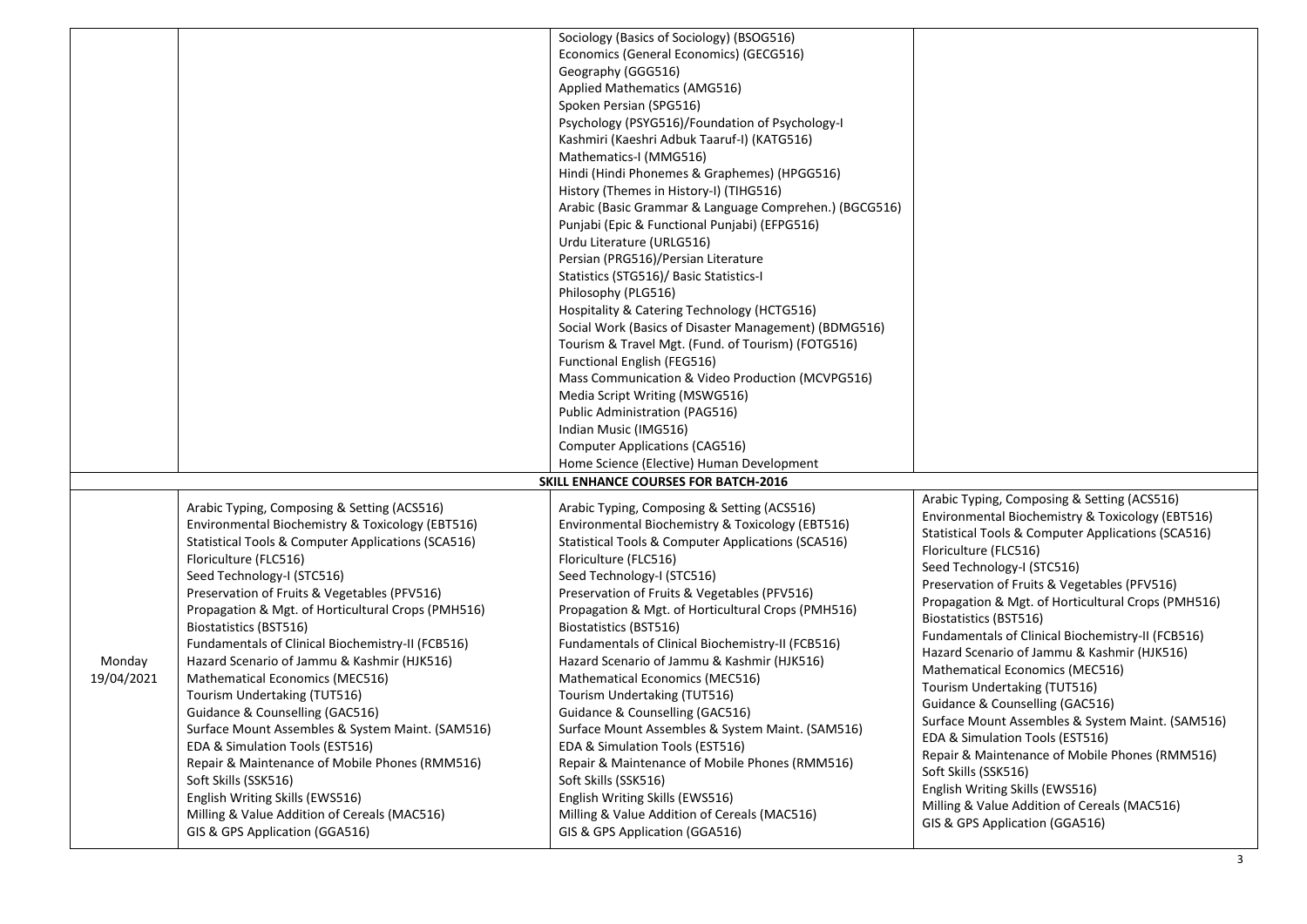|                                                                      | Geological Mapping Techniques (GMT516)                             | Geological aping Techniques (GMT516)                        | Geological aping Techniques (GMT516)                     |
|----------------------------------------------------------------------|--------------------------------------------------------------------|-------------------------------------------------------------|----------------------------------------------------------|
|                                                                      | Geology for Infrastructure Development (GID516)                    | Geology for Infrastructure Development (GID516)             | Geology for Infrastructure Development (GID516)          |
|                                                                      | Horticulture Nursery Raising & Its Mgt. (HNM516)                   | Horticulture Nursery Raising & Its Mgt. (HNM516)            | Horticulture Nursery Raising & Its Mgt. (HNM516)         |
|                                                                      | Human Genetics: Basic of HIV/AIDS (HG516)                          | Human Genetics: Basic of HIV/AIDS (HG516)                   | Human Genetics: Basic of HIV/AIDS (HG516)                |
|                                                                      | Anuvad Vigyan (AVG516)                                             | Anuvad Vigyan (AVG516)                                      | Anuvad Vigyan (AVG516)                                   |
| Thursday                                                             | Architecture of Kashmir (AOK516)                                   | Architecture of Kashmir (AOK516)                            | Architecture of Kashmir (AOK516)                         |
|                                                                      | Food Preservation (FPR516)                                         | Food Preservation (FPR516)                                  | Food Preservation (FPR516)                               |
|                                                                      | Adolescents Relations & Well Being (ARW516)                        | Adolescents Relations & Well Being (ARW516)                 | Adolescents Relations & Well Being (ARW516)              |
|                                                                      | Understanding Psychology (UPY516)                                  | Understanding Psychology (UPY516)                           | Understanding Psychology (UPY516)                        |
|                                                                      | Islamic Civilization in Medieval India (ICM516)                    | Islamic Civilization in Medieval India (ICM516)             | Islamic Civilization in Medieval India (ICM516)          |
| 22/04/2021                                                           | Introduction to Islamic Finance & Banking (ISF516)                 | Introduction to Islamic Finance & Banking (ISF516)          | Introduction to Islamic Finance & Banking (ISF516)       |
|                                                                      | Zabani Hund Tarseely Wartaav (ZHT516)                              | Zabani Hund Tarseely Wartaav (ZHT516)                       | Zabani Hund Tarseely Wartaav (ZHT516)                    |
|                                                                      | Advanced Calculus & Laplace Transformation (ACL516)                | Advanced Calculus & Laplace Transformation (ACL516)         | Advanced Calculus & Laplace Transformation (ACL516)      |
|                                                                      | Human Resource Management (HRM516)                                 | Human Resource Management (HRM516)                          | Human Resource Management (HRM516)                       |
|                                                                      | Computational Physics (CPH516)                                     | Computational Physics (CPH516)                              | <b>Computational Physics (CPH516)</b>                    |
|                                                                      | Basic Instrumentation Skills (BIS516)                              | Basic Instrumentation Skills (BIS516)                       | <b>Basic Instrumentation Skills (BIS516)</b>             |
|                                                                      | Audio-Visual/Electronic Media (AEM516)                             | Audio-Visual/Electronic Media (AEM516)                      | Audio-Visual/Electronic Media (AEM516)                   |
|                                                                      | Philosophy of Gender (POG516)                                      | Philosophy of Gender (POG516)                               | Philosophy of Gender (POG516)                            |
|                                                                      | Persian Skill Course (PSC516)                                      | Persian Skill Course (PSC516)                               | Persian Skill Course (PSC516)                            |
|                                                                      | Democratic Awareness with Legal Literary (DWL516)                  | Democratic Awareness with Legal Literary (DWL516)           | Democratic Awareness with Legal Literary (DWL516)        |
|                                                                      | Making Decisions (MDC516)                                          | Making Decisions (MDC516)                                   | Making Decisions (MDC516)                                |
|                                                                      | Sericulture: Post Harvest Technology (SPH516)                      | Sericulture: Post Harvest Technology (SPH516)               | Sericulture: Post Harvest Technology (SPH516)            |
|                                                                      | Data Analysis-III (DAN516)                                         | Data Analysis-III (DAN516)                                  | Data Analysis-III (DAN516)                               |
|                                                                      | Human Development (HDV516)                                         | Human Development (HDV516)                                  | Human Development (HDV516)                               |
|                                                                      | <b>Hospitality Operations (HOR516)</b>                             | Hospitality Operations (HOR516)                             | Hospitality Operations (HOR516)                          |
|                                                                      | Learning Skills of Drama in Urdu (LDU516)                          | Learning Skills of Drama in Urdu (LDU516)                   | Learning Skills of Drama in Urdu (LDU516)                |
|                                                                      | Medical Diagnostics (MDG516)                                       | <b>Medical Diagnostics (MDG516)</b>                         | Medical Diagnostics (MDG516)                             |
| Saturday<br>24/04/2021                                               | <b>Business Communication (BCM516)</b>                             | <b>Business Communication (BCM516)</b>                      | <b>Business Communication (BCM516)</b>                   |
|                                                                      | Sociology of Development (SOD516)                                  | Sociology of Development (SOD516)                           | Sociology of Development (SOD516)                        |
|                                                                      | Entrepreneurship (EPS516)                                          | Entrepreneurship (EPS516)                                   | Entrepreneurship (EPS516)                                |
|                                                                      | Fund. of Geographic Information System (FGI516)                    | Fund. of Geographic Information System (FGI516)             | Fund. of Geographic Information System (FGI516)          |
|                                                                      | Indian Music (Harmonium Skills-III) (HMS516)                       | Indian Music (Harmonium Skills-III) (HMS516)                | Indian Music (Harmonium Skills-III) (HMS516)             |
|                                                                      | Waste Mgt. through Vermicompusing (WMV516)                         | Waste Mgt. through Vermicompusing (WMV516)                  | Waste Mgt. through Vermicompusing (WMV516)               |
|                                                                      | Food & Beverage Service (FBS516)                                   | Food & Beverage Service (FBS516)                            | Food & Beverage Service (FBS516)                         |
|                                                                      | Communication And Extension (HSC516)                               | Communication And Extension (HSC516)                        | Communication And Extension (HSC516)                     |
|                                                                      |                                                                    |                                                             |                                                          |
| SKILL ENHANCEMENT COURSES FOR BATCH-2017 & 2018<br>Seed Technology-I |                                                                    |                                                             |                                                          |
| Monday<br>26/04/2021                                                 | Seed Technology-I<br>Preservation of Fruits & Vegetables           |                                                             | Seed Technology-I<br>Preservation of Fruits & Vegetables |
|                                                                      | <b>Biostatistics</b>                                               | Preservation of Fruits & Vegetables<br><b>Biostatistics</b> | <b>Biostatistics</b>                                     |
|                                                                      | <b>Mathematical Economics</b>                                      | <b>Mathematical Economics</b>                               | <b>Mathematical Economics</b>                            |
|                                                                      |                                                                    |                                                             | <b>Guidance &amp; Counselling</b>                        |
|                                                                      | <b>Guidance &amp; Counselling</b><br><b>English Writing Skills</b> | <b>Guidance &amp; Counselling</b>                           | <b>English Writing Skills</b>                            |
|                                                                      |                                                                    | <b>English Writing Skills</b>                               |                                                          |
|                                                                      | GIS & GPS Application                                              | GIS & GPS Application                                       | GIS & GPS Application                                    |
|                                                                      | Geological aping Techniques                                        | Geological aping Techniques                                 | Geological aping Techniques                              |
|                                                                      | Geology for Infrastructure Development                             | Geology for Infrastructure Development                      | Geology for Infrastructure Development                   |
|                                                                      | Architecture of Kashmir                                            | Architecture of Kashmir                                     | Architecture of Kashmir                                  |
|                                                                      | Zabani Hund Tarseely Wartaav                                       | Zabani Hund Tarseely Wartaav                                | Zabani Hund Tarseely Wartaav                             |
|                                                                      | <b>Computational Physics</b>                                       | <b>Computational Physics</b>                                | <b>Computational Physics</b>                             |